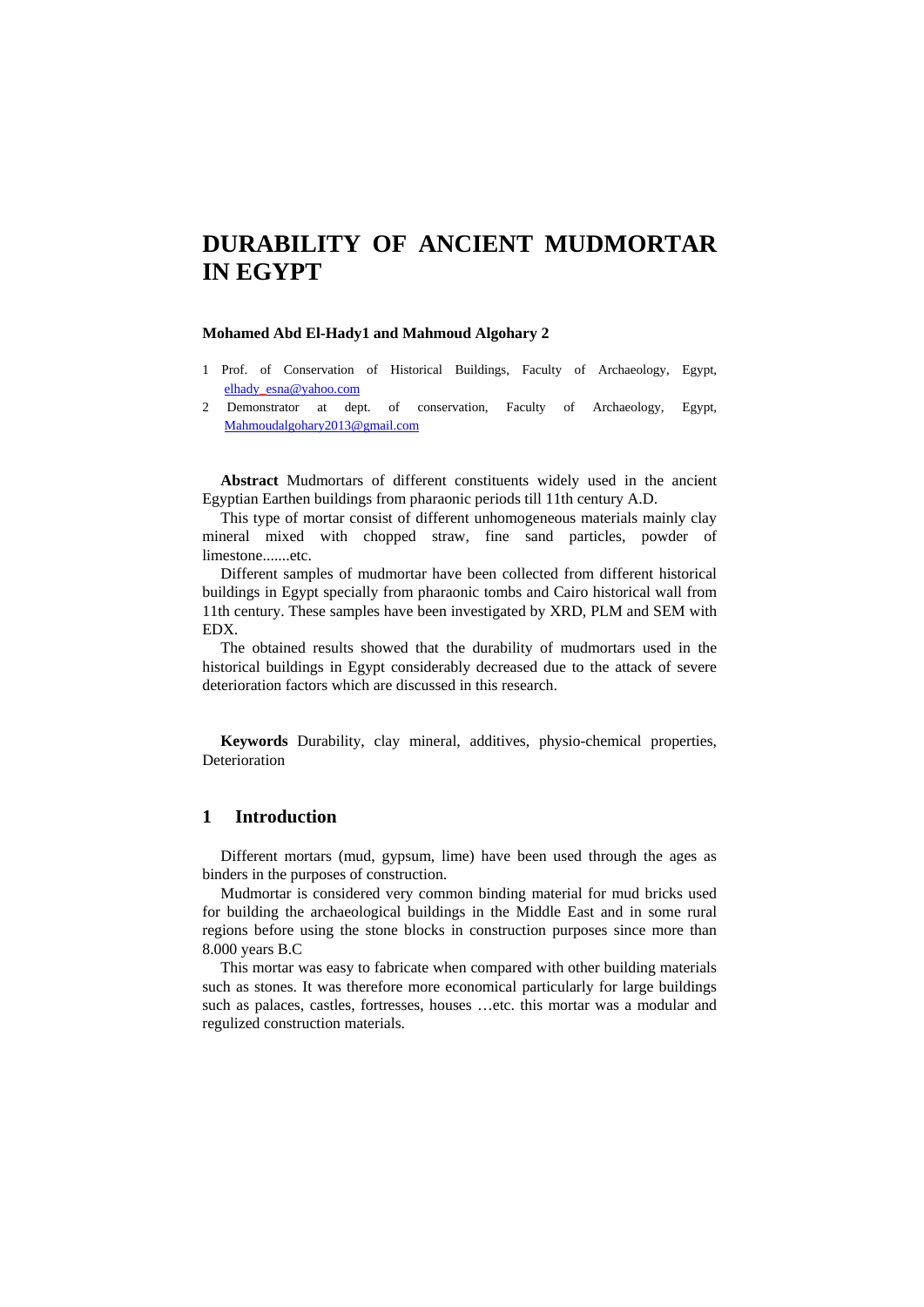The ancient Egyptian used mud mortars for building their houses which were of semi-circular shape in the pre dynastic ages (figure). This type of mortar greatly developed with passing of time.

The excavations carried out in many archaeological sites in upper and Lower Egypt should that the ancient builders this primary mortar was used in the binding of the mud blocks used for constructing castles, fortresses, houses, palaces, pyramids and walls of the temples such as karnak and Luxor temples dating back to old, middle and new kingdoms.

The palace of akhnaten at tell el Amarna, the ancient Egyptian capital in lower Egypt during new kingdom completely built of mud brick cemented with Mudmortar which was mixed with chopped straw. it was noticed that layers of a dry grasses and fragments of different dry plants were but under the layers of mud brick to increase the stability of these layers. Moreover wooden beams of different lengths were added in the walls between the layers of mud brick for reinforcement of these walls. This technique was applied in the Coptic, Greco-Roman and Islamic historical buildings in Egypt. (Figure)

The manufacture phases of Mudmortar and brick were illustrated on the surfaces of the walls of many pharaonic tombs mainly Rakh-me-re-tom from 18th dynasty which gives on indications about the importance of this technology in the ancient Egyptian society. The painted scenes show that some workers are carrying the raw materials and others are constructing the walls with mud brick with using Mudmortar. (figure)

The ancient builder usually used this mortar in the horizontal joints between mud bricks in a course.

Kemp has mentioned that the ancient builders had fabricated this type of mortars as close to the construction site as possible whereas bricks more often were produced at a greater distance from the construction site and transported at least a short distance as pictured in the brick –making scenes from the tomb of Rekhmi-Ra.

## *1.1 Composition of mud-mortar:*

Soil materials are considered the most widely used materials for fabricating mud-mortar and mud-brick since Neolithic age, particularly in arid and semi-arid regions of the world. In Egypt soil materials were used for building purposes before the making of mud-brick was developed.

Suitable soil materials for building should contain four different materials:

Coarse sand (aggregate), fine sand, silt and clay. The aggregate is essential for providing strength. Silt and clay act as binders and plastic medium for cementing the other constituent of mud-mortar together.

Hughes 1988 has mentioned that soil materials with a high percentage of aggregate may be strong when become dry but are vulnerable to erosion from wind erosion or rain. On the other hand soil materials with high percentage in clay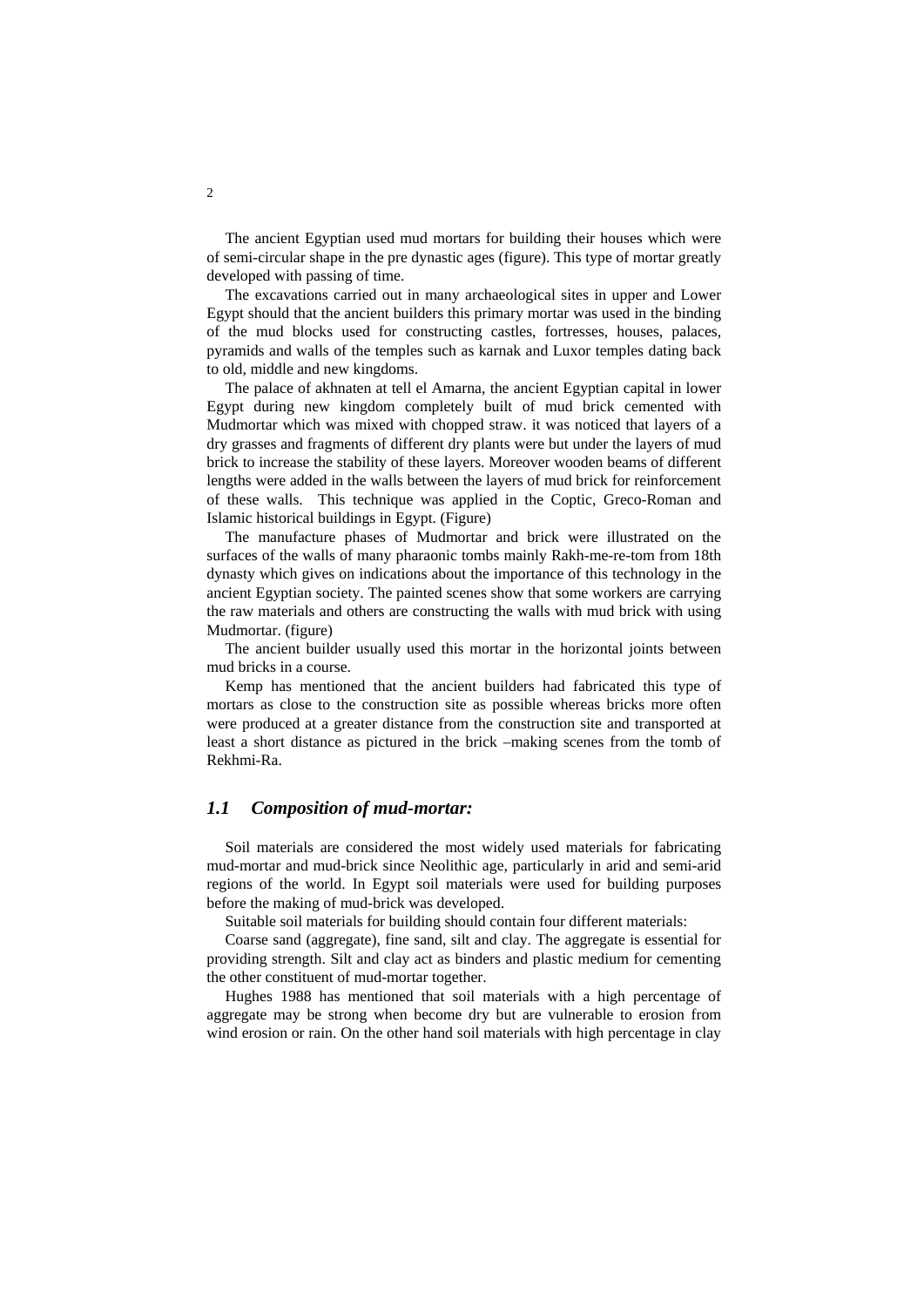may be much more resistant to erosion but less strong and seriously deteriorated by moisture infiltration.

Because of the abundance of clay and silt in the Egyptian soil materials the ancient builders could modified these materials by adding quantities of coarse sand or dried plants such as chopped-straw or hay and manure.

Chopped straw is considered very essential additive materials to the composition of mud mortar especially if the organic content of this mortar is high and the clay content is too law in this case it may be necessary to add chopped straw to the mixture of this mortar to make it strong and durable after dryness.

Mud mortar was commonly similar in composition to mud-bricks but with poor quantities of chopped straw temper.

The analytical studies of the mortars greatly developed in recent decades because of the need for information regarding the composition and characteristics of these mortars and other building materials used in the historical buildings especially after the advent of the more international charters for the conservation of historical materials and buildings like venice charter issued in 1964.

These information's are considered valuable and very specific guidelines for the design of repair materials and procedures, apart from being a source of general knowledge on the construction history. It also aid in a better understanding of the attribution of cultural and historical significance of the building materials that are very important for supporting statements of the development of conservation plans.

### **1.2 Experimental work:**

In order to understand the mineral composition and physio-mechanical properties of mud mortars used in the construction of some historical buildings in Egypt and how these properties may have contributed to the present conditions of these buildings, various samples of mud mortars have been collected by welltrained experts and analyzed by different techniques such as:

XRD

PLM

SEM with EDX

The obtained results provide a basic record and information regarding the fabric of mud mortars and their inhomogeneous constituents, such as clay minerals, sand, gravels, crushed ceramic and chopped straw which was added to these constituents as a filer.

#### Xray diffraction analyses:

Fine powdered samples of mud mortar collected from different archaeological buildings to be analysed with a diffractometer Bruker Axs D8 ADVANCE with the following conditions: generator settings 40kv and 40 ma. Fenditure divergence slit1.0,RS 0.2mm,R=217mm.

This technique becomes very important for identifying the major, minor and trace components of mud mortar samples.